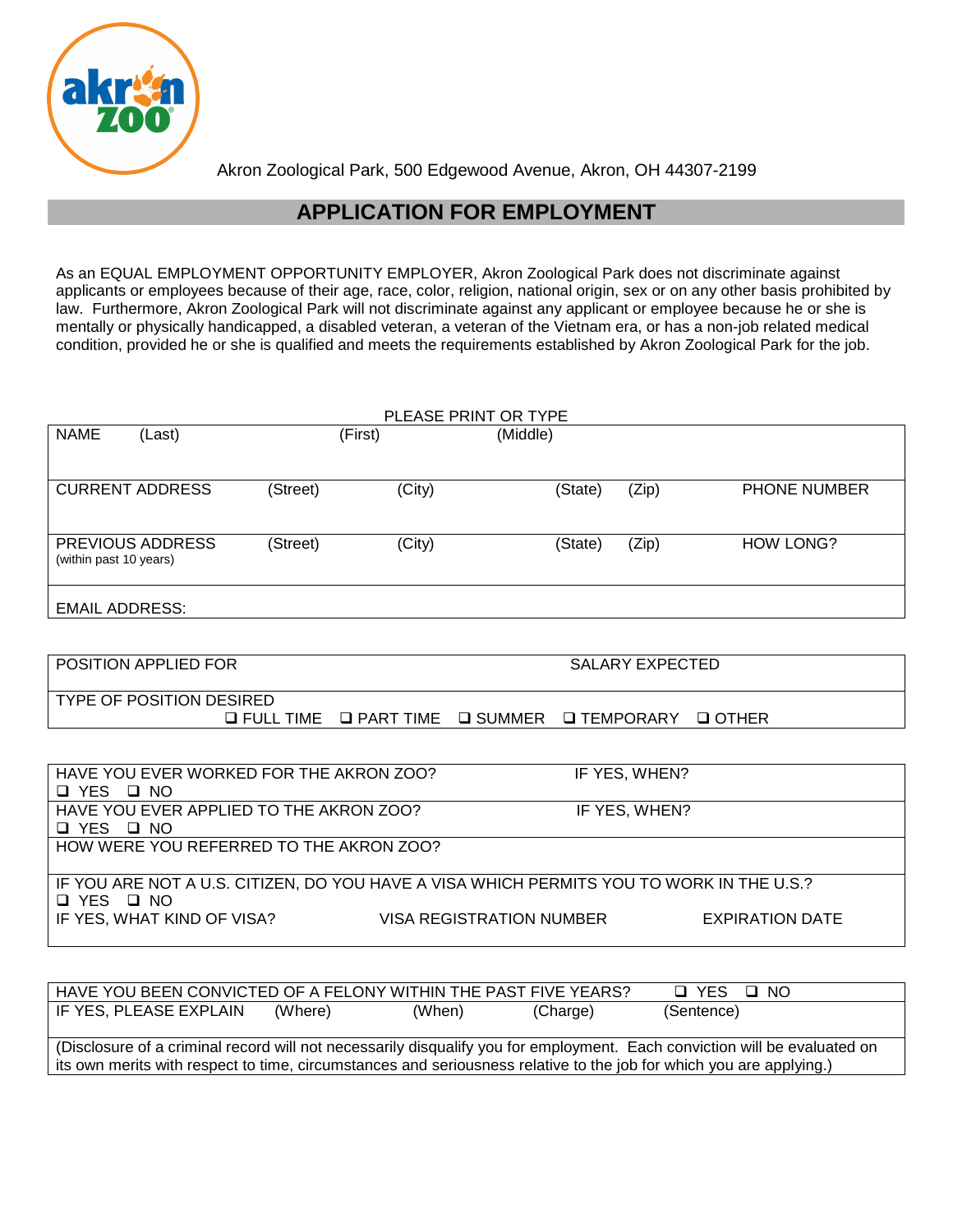## **RECORD OF EDUCATION**

| Name and address of school:                                    | <b>Highest Grade</b><br>Completed | Graduated?                                  | Type of<br>degree/<br>diploma | Major/Minor Fields<br>Of Study |
|----------------------------------------------------------------|-----------------------------------|---------------------------------------------|-------------------------------|--------------------------------|
| <b>HIGH SCHOOL</b><br>(Last attended)                          | Do not<br>complete<br>this box.   | <b>YES</b><br>$\Box$<br>$\Box$<br><b>NO</b> |                               |                                |
| COLLEGES/<br><b>UNIVERSITIES</b>                               |                                   | <b>YES</b><br>❏<br><b>NO</b><br>$\Box$      |                               |                                |
| <b>GRADUATE SCHOOL</b>                                         |                                   | <b>YES</b><br>❏<br><b>NO</b><br>$\Box$      |                               |                                |
| <b>OTHER</b><br>(Business,<br>technical,<br>secretarial, etc.) |                                   | <b>YES</b><br><b>□</b><br>❏<br><b>NO</b>    |                               |                                |

DO YOU BELONG TO AN ORGANIZATION OR PROFESSIONAL SOCIETY WHICH HAS A BEARING UPON YOUR QUALIFICATIONS FOR THE JOB YOU ARE SEEKING? U YES U NO IF SO, PLEASE DESCRIBE:

DO YOU HAVE ANY HOBBIES, INTERESTS, SPECIAL SKILLS OR ABILITIES WHICH RELATE TO THE JOB YOU ARE SEEKING? PLEASE DESCRIBE:

IF THE POSITION FOR WHICH YOU ARE APPLYING REQUIRES THE OPERATION OF A MOTOR VEHICLE, DO YOU POSSESS A VALID CURRENT DRIVERS LICENSE? □ YES □ NO

DRIVERS LICENSE NUMBER AND STATE: \_\_\_\_\_\_\_\_\_\_

### **MILITARY SERVICE RECORD**

HAVE YOU EVER BEEN A MEMBER OF THE ARMED FORCES OF THE U.S.?  $\Box$  YES  $\Box$  NO IF YES, DID YOU DEVELOP ANY SPECIAL SKILLS OR ABILITIES WHICH RELATE TO THE JOB YOU ARE SEEKING? PLEASE DESCRIBE: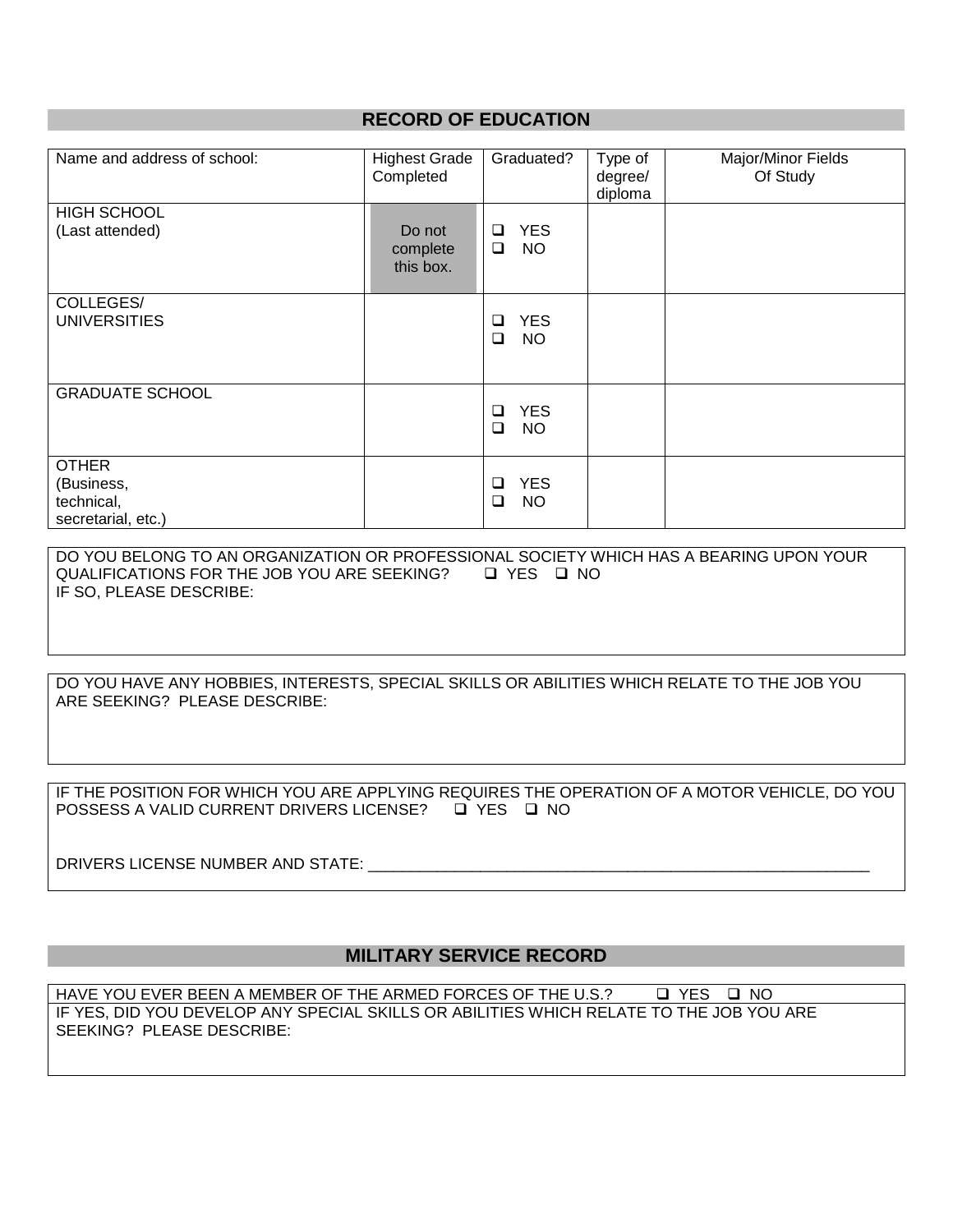# **EMPLOYMENT EXPERIENCE**

| 1. NAME AND ADDRESS<br>OF EMPLOYER                   | <b>STARTING</b><br>POSTION: New York State State State State State State State State State State State State State State State State State State State State State State State State State State State State State State State State State State | NAME AND TITLE OF LAST<br>SUPERVISOR: |  |
|------------------------------------------------------|--------------------------------------------------------------------------------------------------------------------------------------------------------------------------------------------------------------------------------------------------|---------------------------------------|--|
|                                                      | $\Box$ Full Time $\Box$ Part Time                                                                                                                                                                                                                |                                       |  |
|                                                      |                                                                                                                                                                                                                                                  |                                       |  |
|                                                      | STARTING SALARY: \$ __________________________                                                                                                                                                                                                   |                                       |  |
|                                                      | <b>ENDING</b>                                                                                                                                                                                                                                    | <b>REASON FOR LEAVING:</b>            |  |
| PHONE ( ) ___________________                        | $\Box$ Full Time $\Box$ Part Time                                                                                                                                                                                                                |                                       |  |
| MAY WE CONTACT THE EMPLOYER?<br>$\Box$ YES $\Box$ NO |                                                                                                                                                                                                                                                  |                                       |  |
|                                                      | ENDING DATE: _______________________________                                                                                                                                                                                                     |                                       |  |
| 2. NAME AND ADDRESS                                  | ENDING SALARY: \$ ____________________________<br><b>STARTING</b>                                                                                                                                                                                |                                       |  |
| OF EMPLOYER                                          | POSTION:                                                                                                                                                                                                                                         | NAME AND TITLE OF LAST                |  |
|                                                      | $\Box$ Full Time $\Box$ Part Time                                                                                                                                                                                                                | SUPERVISOR:                           |  |
|                                                      | STARTING DATE: ________________________________                                                                                                                                                                                                  |                                       |  |
|                                                      |                                                                                                                                                                                                                                                  |                                       |  |
|                                                      | <b>ENDING</b>                                                                                                                                                                                                                                    | <b>REASON FOR LEAVING:</b>            |  |
| PHONE ( ) _________________                          | POSITION: __________<br>$\Box$ Full Time $\Box$ Part Time                                                                                                                                                                                        |                                       |  |
| MAY WE CONTACT THE EMPLOYER?<br><b>□ YES □ NO</b>    |                                                                                                                                                                                                                                                  |                                       |  |
|                                                      | ENDING DATE: ________________________________                                                                                                                                                                                                    |                                       |  |
| 3. NAME AND ADDRESS                                  | ENDING SALARY: \$ ________________________<br><b>STARTING</b>                                                                                                                                                                                    |                                       |  |
| OF EMPLOYER                                          | POSTION:<br>$\Box$ Full Time $\Box$ Part Time                                                                                                                                                                                                    | NAME AND TITLE OF LAST<br>SUPERVISOR: |  |
|                                                      |                                                                                                                                                                                                                                                  |                                       |  |
|                                                      |                                                                                                                                                                                                                                                  |                                       |  |
|                                                      |                                                                                                                                                                                                                                                  |                                       |  |
|                                                      | STARTING SALARY: \$ _________________________                                                                                                                                                                                                    |                                       |  |
|                                                      | <b>ENDING</b>                                                                                                                                                                                                                                    | <b>REASON FOR LEAVING:</b>            |  |
| PHONE ( )                                            | POSITION: __________                                                                                                                                                                                                                             |                                       |  |
| MAY WE CONTACT THE EMPLOYER?                         | $\Box$ Full Time $\Box$ Part Time                                                                                                                                                                                                                |                                       |  |
| $\Box$ YES $\Box$ NO                                 |                                                                                                                                                                                                                                                  |                                       |  |
|                                                      | ENDING SALARY: \$ ___________________________                                                                                                                                                                                                    |                                       |  |
| 4. NAME AND ADDRESS<br>OF EMPLOYER                   | <b>STARTING</b>                                                                                                                                                                                                                                  | NAME AND TITLE OF LAST                |  |
|                                                      | $\Box$ Full Time $\Box$ Part Time                                                                                                                                                                                                                | SUPERVISOR:                           |  |
|                                                      | STARTING DATE: ______________________________                                                                                                                                                                                                    |                                       |  |
|                                                      |                                                                                                                                                                                                                                                  |                                       |  |
|                                                      | <b>ENDING</b>                                                                                                                                                                                                                                    | <b>REASON FOR LEAVING:</b>            |  |
|                                                      | POSITION:<br>$\Box$ Full Time $\Box$ Part Time                                                                                                                                                                                                   |                                       |  |
| MAY WE CONTACT THE EMPLOYER?                         |                                                                                                                                                                                                                                                  |                                       |  |
| $\Box$ YES $\Box$ NO                                 | ENDING DATE: __________________________________<br>ENDING SALARY: \$                                                                                                                                                                             |                                       |  |